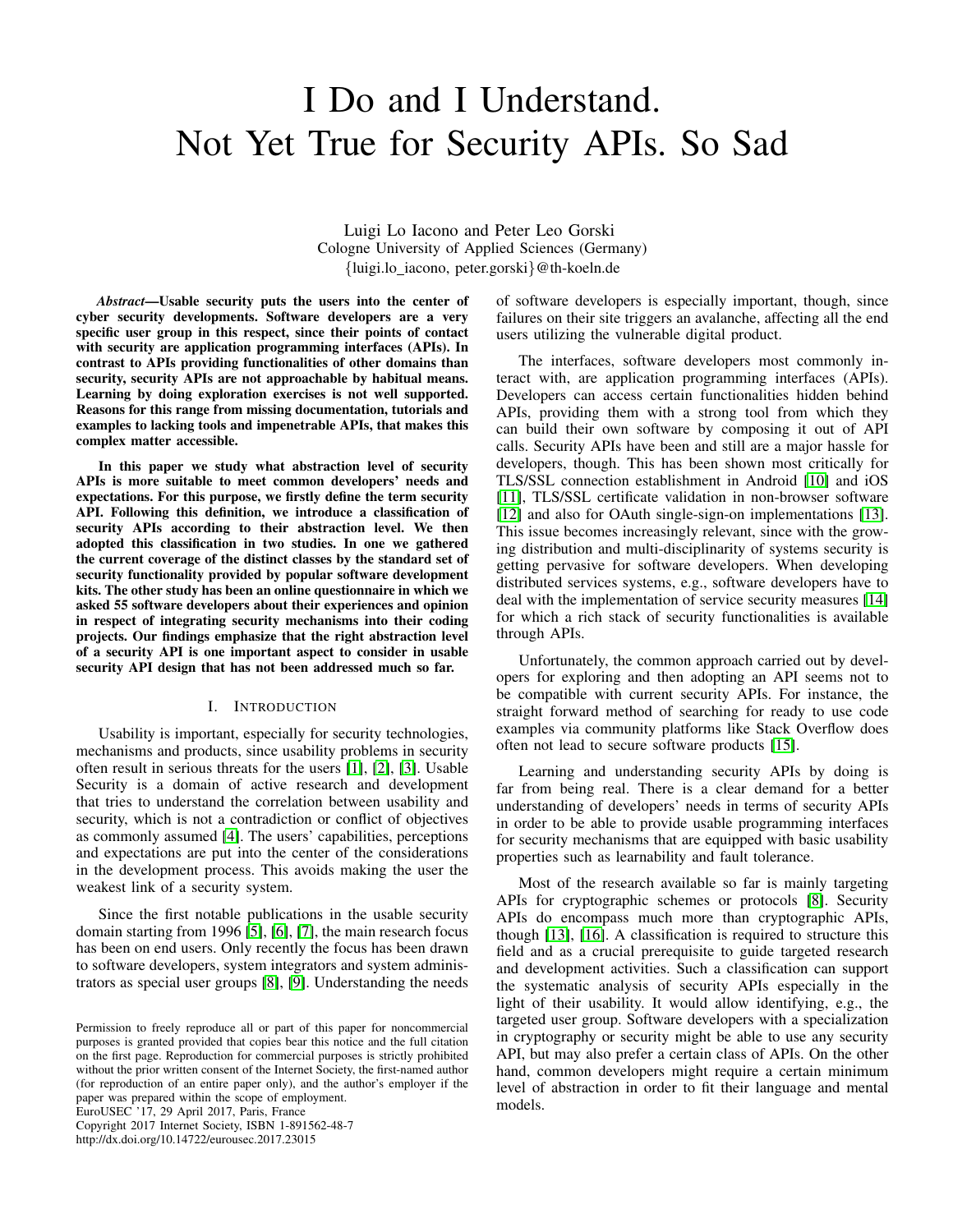In this paper we introduce a classification of the various security APIs. We consider the level of abstraction as the main classification criteria. Our proposed classification is then part of two studies. In the first one we performed a quantitative analysis of the provided security APIs in the most popular programming environments to date. This study should provide qualitative insights on the security APIs available to developers out of the box. In the second study we gather an opinionated view of developers by means of a questionnaire-based online study. The goal of this study is to determine the preferences of software developers in terms of the adequate abstraction level of security APIs and its implications to consider.

The rest of the paper is structured as follows. In Section [II](#page-1-0) we provide some required definitions in order to set the scenes for this paper. Section [III](#page-1-1) introduces the proposed classification of security APIs. In order to gather first insights on the usefulness of the introduced classification, we conducted two studies (see Section [IV\)](#page-3-0). We discuss our findings in Section [V](#page-5-0) and conclude the paper in Section [VI.](#page-8-3)

## II. FOUNDATIONS

<span id="page-1-0"></span>A classification needs to be built upon a solid foundation. Thus, a careful definition of the term *Security API* is required to be able to identify and comprehensibly outline the inherent structure of the security API domain. As security APIs are a particular subgroup of APIs, common constraints for a classification are determined by a general API definition. For the classification given in Section [III](#page-1-1) a matured explanation of this term is used, which had been proposed by Joshua Bloch [\[17\]](#page-9-13):

"*An application programming interface (API) specifies a component in terms of its operations, their inputs and outputs. Its main purpose is to define a set of functionalities that are independent of their implementation, allowing the implementation to vary without compromising the users of the component. An API augments a programming language (or a set of languages with an interoperable calling convention). Alternatively, an API may be described in an interface definition language.*" [\[17\]](#page-9-13).

The most important concept of an API, which is also the core reason for its ubiquitous utilization, is the abstract reuse of functionalities offered by already available implementations. Conceptually, applications and their functionalities can be integrated in different ways. An overview of common styles is given by Figure [1](#page-2-0) which has been adapted and extended from [\[18\]](#page-9-14). The *file-based data exchange* style is straightforward but this software integration approach does not use interfaces satisfying the above definition of an API. A component specifying the functionalities by its operations, inputs and outputs is simply missing in this integration style. In fact, there is only a general data interchange mechanism via file input and output. The same is true for the *shared database* integration strategy. There is no specific functionality available besides generic data retrieval and storage operations. APIs according to the above definition are deployed in the integration style denoted as *monolithic APIs*. This term states the use of specific APIs that are limited to a determined execution environment running on a single host. This category most commonly includes stand-alone applications that are tightly composed by compile time API calls. These can be found as part of libraries, toolkits, frameworks or development kits and are synonymously referred to as API [\[19\]](#page-9-15). The *remote procedure call* and *message bus* strategies also make extensive use of APIs. In addition to monolithic APIs both enclose remote APIs that enable the integration of functionalities provided by external services running on distributed and potentially heterogeneous hosts. This is e.g. required for implementing Web Services. Modern internet-based applications which are commonly based on the architectural style REST [\[20\]](#page-9-16) adopt the RPC integration strategy. These remote APIs are commonly specified using interface definition languages.

Following the above given definition for APIs, the subgroup of security APIs has to be determined by the offered set of functionalities. The different scopes of available definitions for security APIs are too limited and thus are not appropriate for a comprehensive classification. The definition by Michael Bond [\[21\]](#page-9-17) is, e.g., strictly bound to cryptographic functionalities:

"*A security API is an application programmer interface that uses cryptography to enforce a security policy on the interactions between two entities.*" [\[21\]](#page-9-17).

Focardi et. al [\[22\]](#page-9-18) set a security API in a specific relationship of trust between entities:

"*A security API is an application program interface that allows untrusted code to access sensitive resources in a secure way.*" [\[22\]](#page-9-18).

And Graham Steel [\[23\]](#page-9-19) specifies a security API by its quality of resistance against malicious calls:

"*An application program interface (API) is called a security API if it is designed so that no matter what sequence of function calls are made by the possibly malicious application code, certain security properties continue to hold.*" [\[23\]](#page-9-19).

These three formulations describe different sets of functionalities and are thus defining distinct security API subgroups. A definition of security APIs should follow a more general definition, though, trying to consider the current field of application comprehensively. Such a consolidated and expanded definition has been provided by Gorski et al. [\[24\]](#page-9-20):

"*A security API is an application programming interface that provides developers with security functionalities that enforces one or more security policies on the interactions between at least two entities.*" [\[24\]](#page-9-20).

This definition is used as foundation of this paper and as a point of reference for the proposed classification.

### III. CLASSIFICATION OF SECURITY APIS

<span id="page-1-1"></span>Reflecting the available definitions for the term security API in the previous section made obvious, that early definitions have a strong focus on cryptography while more contemporary once broadened the scope to include compounded security features. This emphasizes already that there are distinct classes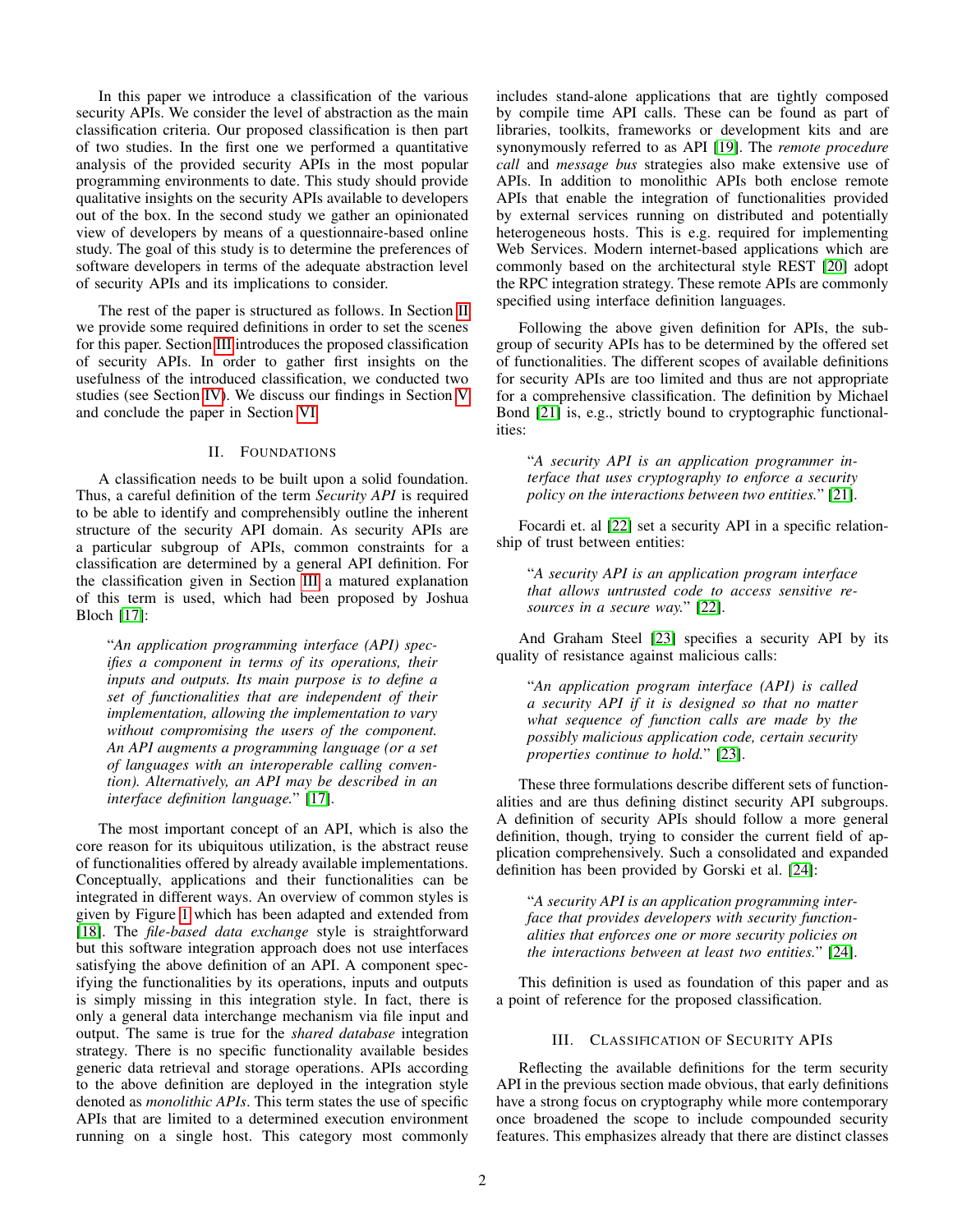

<span id="page-2-0"></span>Fig. 1. Overview of application integration styles (adapted and extended from [\[18\]](#page-9-14)). The three rightmost styles encompass the usage of APIs.

of APIs for implementing security mechanisms. A more profound understanding of this structure is required, since it might provide important new insights. One assumption here is, e.g., that a classification of security APIs might drive a more fine-grained clustering of the related user group of software developers as well. In this respect, the distinct security API classes could be assigned to more specifically defined groups of developers with their particular properties, abilities, deficiencies and mental models. Consequently, this would lead to more tailored and henceforth usable artifacts for the distinct groups including documentation, tooling and APIs. To obtain this better understanding, the security API field has to be structured in a viable manner.

#### *A. Methodology*

In order to develop an appropriate classification for the purpose of this paper, we analyzed standards related to security mechanisms as well as various catalogs of security patterns [\[25\]](#page-9-21), [\[26\]](#page-9-22), [\[27\]](#page-9-23), [\[28\]](#page-9-24) and security controls [\[29\]](#page-9-25). Based on this input, we distilled a set of security mechanisms by compiling a list of unique components mentioned at least once in one of the analyzed artifacts.

## *B. Classification*

By the means of the aforementioned methodology we developed a classification of security APIs that is shown in Figure [2.](#page-3-1) It is important to understand, that the indicated classification does not provide a comprehensive picture of the whole domain. It shows the main structure that sorts the field in respect to the abstraction level that each individual component addresses.

The proposed classification splits up the domain of security APIs into two main subgroups (see Figure [2\)](#page-3-1). The APIs with a rather low level of abstraction are denoted as *security primitives APIs*. The APIs with a higher level of abstraction are denoted as *security controls APIs*.

The APIs providing primitive security functions include most prominently cryptographic APIs, but also basic steganographic and watermarking schemes for information hiding. This end of the spectrum is made up by foundational means that can be used to realize basic security services such as confidentiality, integrity, authenticity and non-repudiation. These APIs provide a high flexibility since they allow selecting, initialize and combine the associated primitives to specific security controls as needed. This flexibility, however, demands a high degree of knowledge and expertise from developers. Otherwise they will fail developing robust and effective security protection means.

The other end of the spectrum consists of more concrete security controls including means for secure communication or storage. The APIs containing to this category are less flexible than the once belonging to the security primitives. On the other hand they are more goal-oriented and ready to use. When implemented correctly, they encapsulate a lot of security expertise and knowhow to lift this burden from the shoulders of the developers using a security controls API.

In these two first order classes of APIs several relationships can be observed. Security controls are most commonly constructed by a proper composition of security primitives. A security controls API offering the functionality of irretrievable deleting a file is build, e.g., upon a pseudo random generation API so that the file can be overwritten multiple times with junk data. This relation is unilateral and does not exist the other way round. Moreover, it does not apply to all security controls. There are some security controls that do not depend on security primitives at all for performing their internal tasks. The filtering of input is an example for those controls. No cryptography is needed for whitelisting an input to a network packet filter or web application. Another existing relationship can be observed between security controls themselves. In such a reflexive relation one control builds its functionality on top of another one. Consider a single-sign-on API as an example. It requires an authentication and possibly an identity management API in order to implement its own functionality.

The presented structure with its inherent relationships advocates for segmenting the group of software developers into distinct sets and focus them separately. Knowledgeable developers with the required experience in deploying security primitives should be the primary user group accessing the according APIs. Common developers should find their required security controls in an appropriate packaging respecting their mental model and providing an effective protection with secure defaults. In cases expert users have to fulfill routine tasks for which suitable security controls APIs are available, they most probably will make use of these shortcuts. The more critical path seems to be the lack of a required security control or its low flexibility forcing a common developer to build it based on security primitives APIs. If there exists a sufficiently diverse coverage of security APIs to satisfy the security needs of common software development projects and whether developers really desire this assumed classification to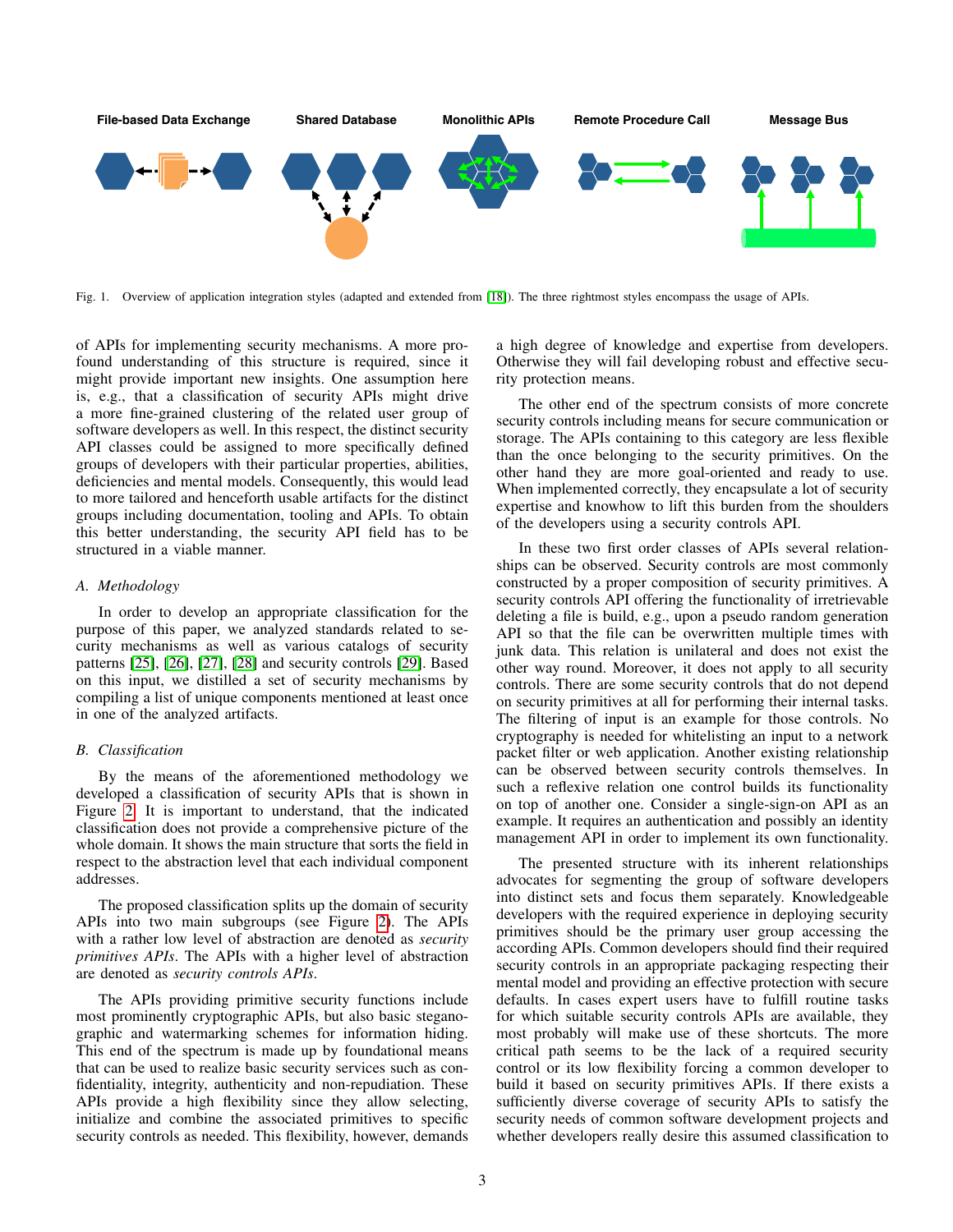

<span id="page-3-1"></span>Fig. 2. This classification of security APIs shows the main structure of the domain. *Security Primitives APIs* provide common mechanisms for implementing basic security services such as confidentiality and integrity. *Security Controls APIs* instead provide more concrete security measures including user login and secure file transfer.

<span id="page-3-0"></span>be fully available have initially been assessed by the following two studies.

#### IV. PERFORMED STUDIES

To evaluate whether the introduced classification of security APIs provides a beneficial tool for further research work we designed and performed two initial studies. One had the goal to cross-check the classification and to obtain an overview on what types of security APIs are available to developers in popular programming environments (see Section [IV-A\)](#page-3-2). With the other study we wanted to assess the preferences of software developers in respect to the granularity of security APIs (see Section [IV-B\)](#page-3-3).

### <span id="page-3-2"></span>*A. Popular Programming Environments Analysis*

The landscape of programming languages and software development kits available to developers is huge. To focus our analysis to the most relevant environments to date, we selected the top ten programming languages listed in the *IEEE Top Programming Languages* (IEEE TPL) ranking [\[30\]](#page-9-26).

Besides a pure ranking of programming languages, the IEEE TPL also indicates whether they are used to implement mobile, web, embedded or enterprise applications. Amongst the top ten, C, C++, Java, C#, and JavaScript are most prominently used for developing mobile applications. Developers of web applications do have a focus on languages including Java, Python, C#, PHP, JavaScript, Ruby, and Go. Since a large part of enterprise applications are nowadays developed using modern web technologies, the set of languages used for web programming has a large overlap with the ones used in enterprise application development, namely C, Java, Python, C++, R, C#, Ruby, and Go. Embedded developments are dominated by C and C++.

Since from a conceptual and technology viewpoint enterprise and web software development do have a lot in common nowadays, both types are merged for the market research study. An equivalent pairing can be observed for the embedded and mobile classes. Thus, the programming languages listed in both classes are considered only once. In the embedded class C/C++ and in the mobile class Java, C# and JavaScript are considered.

In the analysis we first identified what security mechanisms are "build-in" and can potentially be used by developers without the need to search for appropriate components. We then focus on externally available functions provided by third parties.

#### <span id="page-3-3"></span>*B. Questionnaire-based Online Study*

The questionnaire-based online study was conducted in March 2017 with the main goals to (1) validate the usefulness of the introduced classification (see Section [2,](#page-3-1) (2) gather in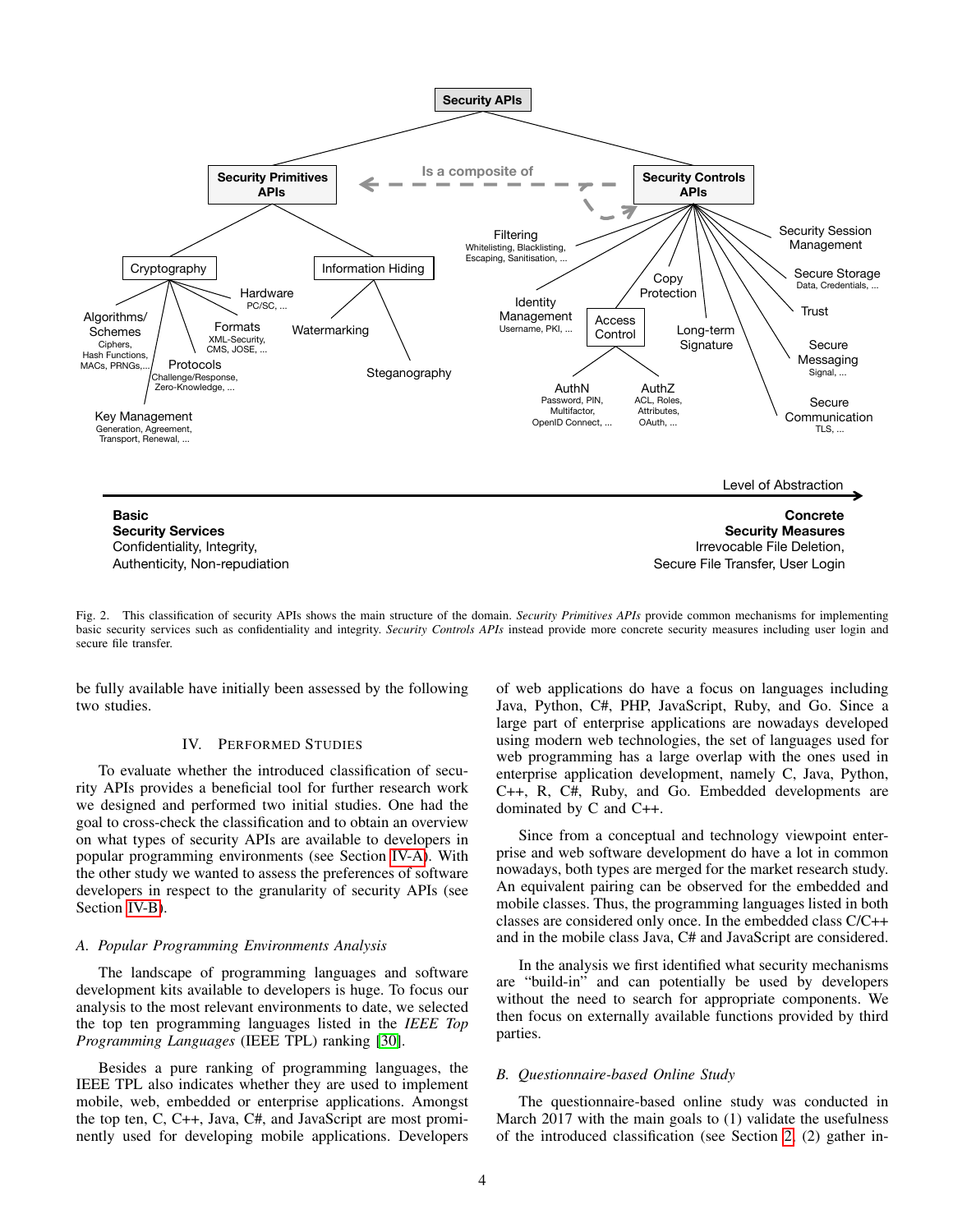sights about what level of abstraction software developers wish to have when using security APIs and (3) to identify possible discrepancies between developers' needs and circumstances in practice. The full questionnaire is contained in the appendix of this paper. The related artifacts will be published on our website after the workshop [\[31\]](#page-9-27).

*1) Survey Design:* The survey consists of 19 questions plus three additional ones depending on the answer. We focused on qualitative results. Thus, the survey contains eight questions in which the study participators were asked to answer with free text. For the question design, we orientated at related work. Robillard conducted a survey to identify learnability issues of APIs in general [\[32\]](#page-9-28) and Nadi et al. conducted two surveys with a focus on usability issues of Java cryptography APIs [\[33\]](#page-9-29).

Demographical data was collected in the first five questions including (Q1) the country of residence, (Q2) occupation, (Q3) development experience, (Q4) what types of software are developed and (Q5) what programming languages are used. The familiarity with the security domain was evaluated on one hand by (Q6) asking for an educational background in security and, if this is the case, for (Q6a) specific aspects of this education. We also wanted to know if there is a transitive connection between education, struggling with security APIs and the demanded level of abstraction. On the other hand we accessed (Q7) the frequency of security mechanisms usage.

In the questionnaire's core we first asked (Q8) who is from a developers point of view responsible for integrating security mechanisms in software systems. The intention behind this question was to understand if there is a general awareness of the responsibility lying with developers and designers of APIs, tools and documentation. To verify and give further substance to the classification proposed in Section [III](#page-1-1) we asked (Q9) for currently applied security mechanisms and (Q10) a usage ranking of prominent features offered by security primitives APIs as well as security controls APIs. In order to identify specific aspects of security APIs and their usability we wanted to know (Q11) whether there are typical work steps to implement security mechanisms and (Q12) if there is any difference between security-related programming tasks and non-security related tasks. Additionally to implicitly find hints to the needed level of abstraction of security APIs we asked (Q13) whether a developer had problems implementing security mechanisms and, if this is the case, (Q13a and Q13b) for specific information and reasons. With two questions we asked directly (Q14) which level of abstraction a security API should offer to meet development needs and (Q16) what kind of security API is more appropriate. In addition we were interested in (Q15) whether the participants would recommend any API, tool or information resource to a colleague or friend who struggles with implementing a security mechanism.

The survey concluded with (Q17) the possibility to give further comments, thoughts or suggestions and to provide an (Q18) email address for (Q19) receiving results and/or invitations to further studies. The answers to these last three questions have been stored into a separate database with no link to the given answers and they have been not been considered in the analysis.

*2) Survey Respondents:* Executives or heads of department of various software development companies personally known to the authors were asked to forward a survey invitation to in-house software developers. Additionally programmers personally known to the authors have been invited to fill the questionnaire. We have received 59 full responses. The invalid answers of four participants could not be evaluated so we had to sort them out. Thus, the following analysis is based on  $N = 55$  answers in total.

46 of the participants (83%) came from Germany. The other nine answers reached us sparsely from eight different countries including Austria, France, Mexico, Netherlands, Norway, Republic of Korea, Switzerland and USA.

By our recruiting we were able to gain answers from 38 participants (69%) who describe themselves as industrial and eight (15%) as freelance developers. We got also one samples from an industrial researcher, one from an undergraduate student, one from a graduate student and five from other occupation groups. One participant preferred not to answer. Furthermore, the sample is mostly represented by experienced developers. Almost half of the participants (45%) have more than ten years of experience in software development followed by 25% between five and ten years, 18% between two and five years and the remaining 11% less than two years (see Figure [3\)](#page-4-0).



<span id="page-4-0"></span>Fig. 3. Programming experience of the study participants

Developers of all five main software domains are represented in the sample. However the participants' focus lies with 85% on web applications as well as enterprise applications with 58% (see Figure [4\)](#page-5-1). As previously discussed in Section [IV-A](#page-3-2) the set of programming languages a developer is mainly using depends on the types of software she is developing. Consistently to the distribution of software types a wide range of languages is named by the participants with a strong emphasize on Java and JavaScript (see Figure [5\)](#page-5-2).

Summarizing, the survey participators have much experience in programming various types of software with a large set of programming languages. This gives evidence that a relevant target group was reached. Although, the sample is mostly limited to software developers from Germany the gained data is appropriate to achieve the above defined objectives of this survey. The results of both conducted studies are discussed in the following section.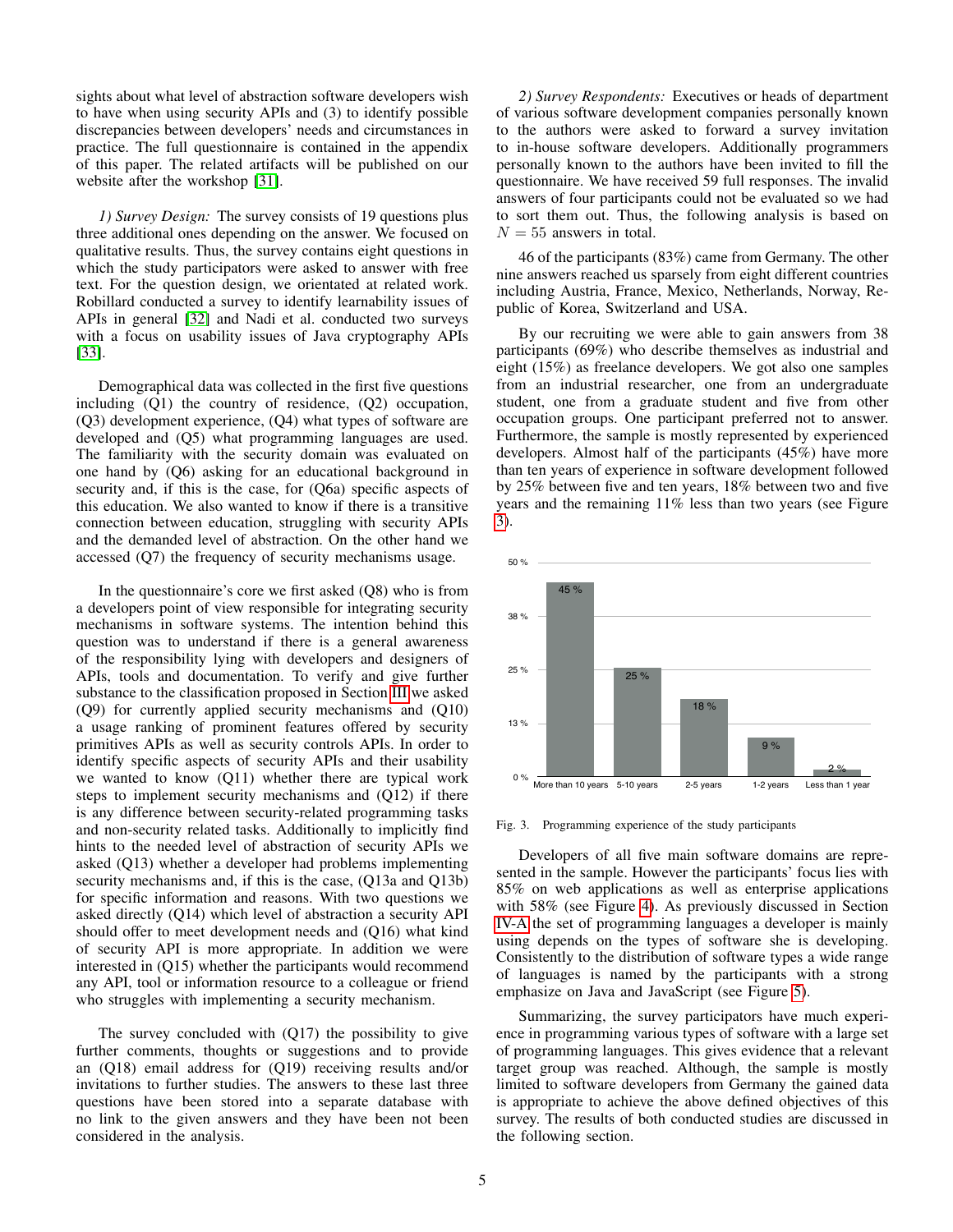

<span id="page-5-1"></span>Fig. 4. Types of software which the participants develop



<span id="page-5-2"></span>Fig. 5. Primarily used programming languages by the participants

#### V. RESULTS AND DISCUSSION

<span id="page-5-0"></span>and unambiguously assigned to either security primitives APIs The structure of this section follows the defined objectives in Section [IV-B.](#page-3-3) Beginning with the assessment of the introduced classification from section [III,](#page-1-1) the results give evidence that it can be applied to structure the field of security APIs. The given free text answers to the question (Q9) which security mechanisms are generally implemented can almost completely or security controls APIs by using the proposed classification (see Figure [2\)](#page-3-1) for a content-related coding. Therefore mechanisms like e.g. the protection against SQL injection or cross site scripting vulnerabilities were assigned to "Escaping" or for instance cross-origin resource sharing to "Whitelisting". Named end user software products have been ignored in this process. Also the answers are mainly reflecting the determined rating options in Q10 and thus validate their validity. Derived from these ratings, developers have to use security mechanisms most often for (1) filtering functionalities like input validation (#1: 42%, #2: 22%), (2) authorization and authentication for access control (#1: 25%, #2: 33%) and (3) mechanisms for secure connections and communication (#1: 22%, #2: 16%). These three groups of security control functionalities take in total 89% of the first rank (#1) and still 71% of the second rank (#2). This result is further strengthened by the comparison of total ratings (see Figure [6\)](#page-5-3), which takes selections for all fifteen ranks into consideration. Most of the participants also generally use cryptography like encryption and decryption (67%) and have to securely store credentials like user names and passwords (73%).

However, over 80% of the respondents are using these rated security mechanisms just occasionally. 27 participants



<span id="page-5-3"></span>Fig. 6. Ranking of security-related functions most commonly used by study participants in their software projects

(49%) use security mechanisms rarely in less than 33% of their development tasks. 19 persons (35%) use security mechanisms occasionally in more than 33% but less than 66% of their tasks. Only nine participators (16%) have to deal frequently with security in more than 66% of their tasks. But, with no exception all participants have to integrate security mechanisms in their code. This indicates that most participants have other primary programming tasks but also have to implement security functionalities from time to time.

The results from Q9 and Q10 have a clear tendency to security control functionalities. Also if a developer just rarely or occasionally uses this kind of APIs she will likely make more errors with low level designs for which a detailed background knowledge is required. This target group has to be considered by designing the abstraction level of security APIs. A tendency concerning the needed level of abstraction was examined more directly by Q14 and Q16.

The result of Q14 is shown in Figure [7.](#page-5-4) The applied differentiation between the levels of abstraction is based on three distinct software developer personas proposed by Clarke [\[34\]](#page-9-30), [\[35\]](#page-9-31): Opportunistic (High), Pragmatic (Medium), Systematic (Low).



<span id="page-5-4"></span>Fig. 7. Demanded security API abstraction level

Only 5% of software developers who took part in our survey want to determine implementation details by working with a low level API. 31% agree with not being interested in implementation details and just want the security to work by using a high level API. 53% prefer a medium level API, which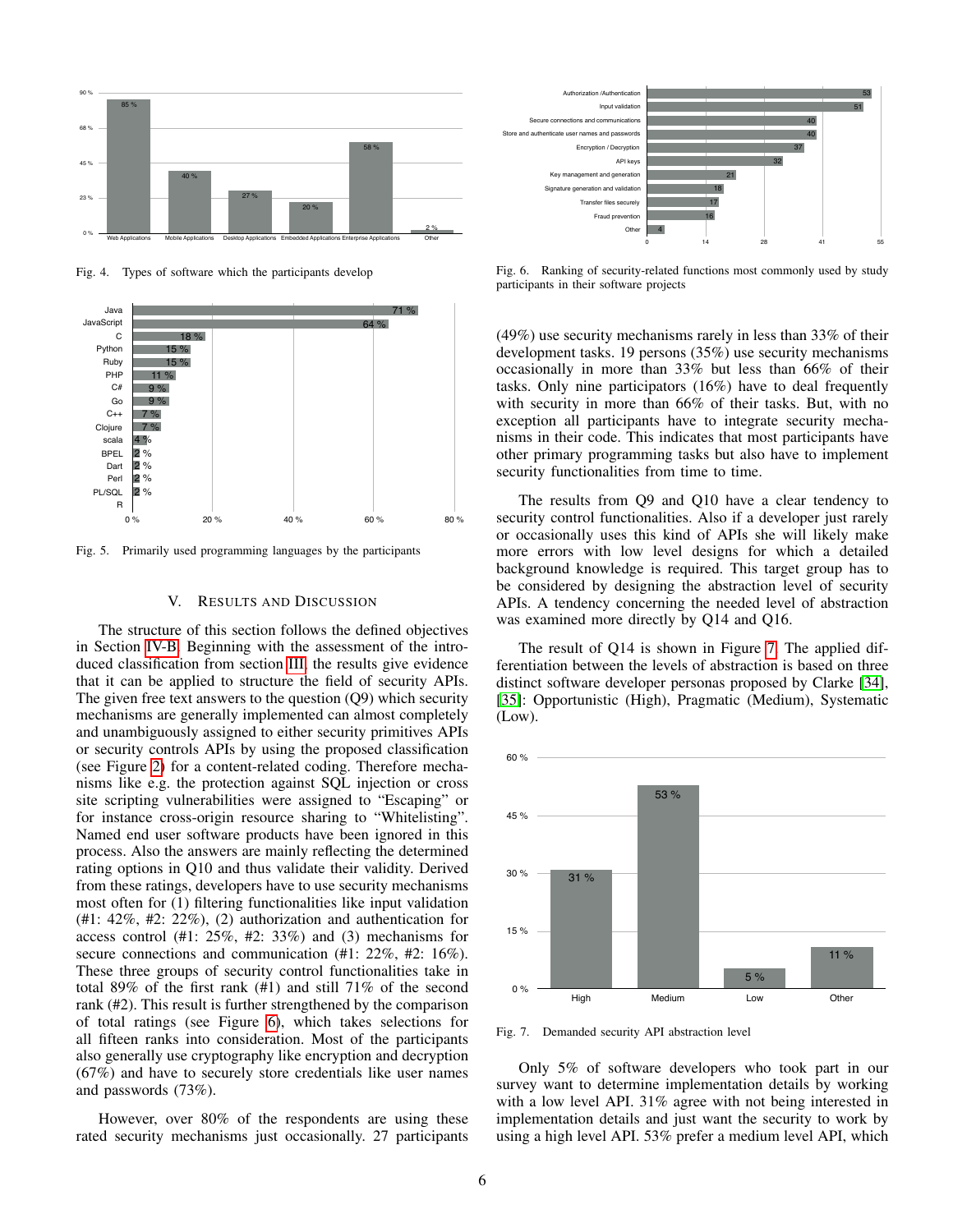TABLE I. AVAILABLE SECURITY APIS IN POPULAR PROGRAMMING ENVIRONMENTS. THE BUILD-IN AVAILABILITY IS DENOTED AS  $\bullet$ . Third party SECURITY FUNCTIONALITIES ARE DENOTED AS  $\mathbb O$ . IF NO ACCORDING SECURITY APIS ARE AVAILABLE,  $\odot$ .

<span id="page-6-1"></span>

|                                                                                                                         | <b>Security Primitives APIs</b> |                                                                                       |                                                                                       | Security Controls APIs                            |                                                                            |                                                     |                                   |  |
|-------------------------------------------------------------------------------------------------------------------------|---------------------------------|---------------------------------------------------------------------------------------|---------------------------------------------------------------------------------------|---------------------------------------------------|----------------------------------------------------------------------------|-----------------------------------------------------|-----------------------------------|--|
|                                                                                                                         | Cryptography                    | Steganography                                                                         | Watermarking                                                                          | Authentication                                    | Authorization                                                              | <sup>1</sup> Secure Communication                   | Filtering                         |  |
| Embedded<br>$C/C++$                                                                                                     |                                 | $\bullet$                                                                             | $\circ$                                                                               | $\bullet$                                         | $\bullet$                                                                  | $\bullet$                                           | $\circ$                           |  |
| Mobile<br>Java/Android<br>C#/Windows Phone<br>JavaScript/Hybrid<br>Objective-C/iOS<br>Swift/iOS                         | $\bullet$                       | $\bullet$<br>$\bullet$<br>$\bullet$<br>$\bullet$<br>$\bullet$                         | O<br>$\circ$<br>$\circ$<br>$\circ$<br>$\circ$                                         | O<br>$\bullet$<br>$\bullet$<br>$\bullet$          | $\bullet$<br>$\bullet$<br>$\bullet$<br>$\bullet$                           | $\bullet$                                           |                                   |  |
| Enterprise<br>$C/C++/STL$<br>Java/JEE<br>Python<br>$\mathbb{R}$<br>C#<br>Ruby<br>Go                                     | ◐<br>$\bullet$<br>◐             | $\bullet$<br>$\bullet$<br>$\bullet$<br>$\bullet$<br>$\bullet$<br>$\circ$<br>$\bullet$ | $\circlearrowright$<br>$\circ$<br>$\circ$<br>$\circ$<br>$\circ$<br>$\circ$<br>$\circ$ | $\bullet$<br>$\bigcirc$<br>$\bullet$<br>$\bullet$ | $\bullet$<br>$\bullet$<br>$\bullet$<br>$\bullet$<br>$\bullet$              | $\bullet$<br>Ω<br>$\circ$<br>$\bullet$<br>$\bullet$ | $\bullet$<br>$\circ$<br>$\bullet$ |  |
| Web<br>Java/Spring<br>Python/Django<br>C#/ASP.NET<br>PHP/Symfony<br>JavaScript/Meteor<br>Ruby/Ruby on Rails<br>Go/Revel | $\bullet$                       | $\bullet$<br>$\bullet$<br>$\bullet$<br>$\bullet$<br>$\bullet$<br>$\circ$<br>$\bullet$ | 0<br>$\circ$<br>$\circ$<br>$\circ$<br>$\circ$<br>$\circ$<br>$\circ$                   |                                                   | $\bullet$<br>$\bullet$<br>$\bullet$<br>$\bullet$<br>$\bullet$<br>$\bullet$ |                                                     |                                   |  |

should offer low as well as high levels of implementation details and opportunities, depending on the actual programming task. 11% do not agree with the offered statements and gave other wordings.

In Q16 we directly asked which kind of security API the developers do find more appropriate for their needs. We gave an explanation for the used terms as follows: security APIs can be grouped into cryptographic APIs (e.g. encryption algorithms, hash functions and digital signatures) and security controls APIs (e.g. security protocols and mechanisms for authentication or authorization). 53% answered both, 36% security controls APIs, 7% cryptographic APIs and 4% none (see Figure [8\)](#page-6-0). There is an obvious tendency towards security controls APIs. Also expert users demand for more abstract controls. A reason might be that they appreciate the shortcuts when developing frequent standard protections. Still, in the answers to question Q15 the given recommendation on particular security APIs do not show such a tendency. Only nine recommendations included security controls APIs, ten pointed to cryptographic APIs and 11 participants would recommend general information resources. The other participants would need more context to answer the stated question or were not able give any recommendation. This might be due to a lack of sufficient security controls APIs as we observed in our market analysis.

The outcomes from the analysis of available security



<span id="page-6-0"></span>Fig. 8. The participants' needs for security APIs

APIs in popular programming environments used to date (see Section [IV-A](#page-3-2) and Table [I\)](#page-6-1) emphasize that the security APIs directly available to developers as build-in functions are dominated by security primitives APIs. The identified security mechanisms that are "build-in" and which can potentially be used by developers without requiring to search for appropriate components are denoted by a filled circle  $(°\bullet)$ . We then focused on externally available functions provided by third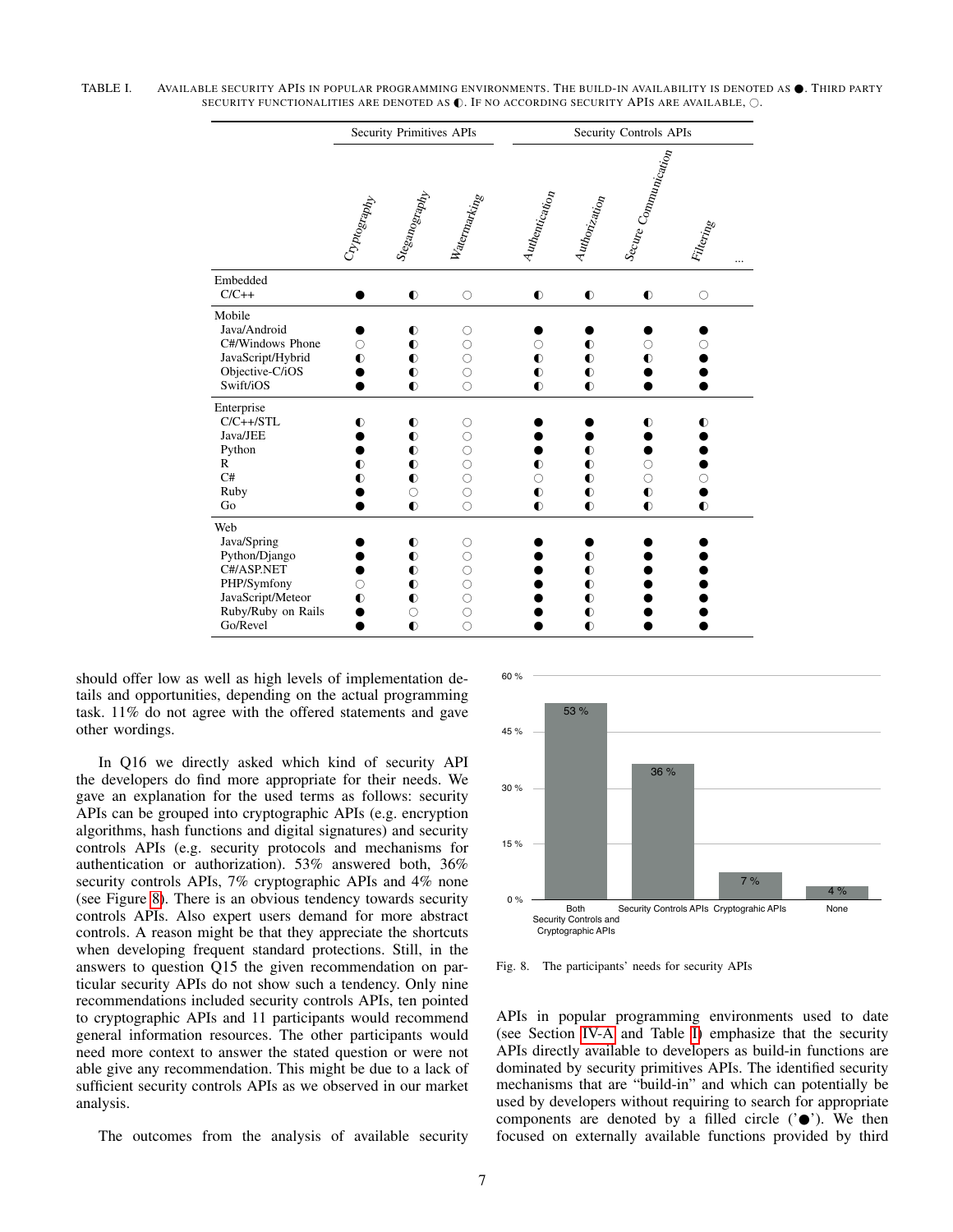parties (denoted as  $\check{\mathbb{C}}$ ). In cases, in which neither a buildin nor an external component could have been found for the targeted security API, the corresponding table cell contains a non-filled circle symbol  $(°\circ)$ . As can be seen from Table [I](#page-6-1) developers—whether security-experienced or not—most commonly have to deal with basic cryptographic functionalities. Only in application domains that do have a longer history in terms of being distributed systems by design include some security controls in addition. There is a clear demand to close this gap and to expand the set of security controls APIs. This discrepancy between the identified developers' needs of high and medium level security APIs and mostly offered low-level APIs in practice lead to various problems.

34 participants (61%) encountered problems while implementing security mechanisms. Seven respondents generally state they had problems just "doing it right". Eleven others explained in more detail that they have struggled to understand or use an API:

"*Some security libraries are not user friendly. Hence, people tend to just get it running due to time restrictions. By this they may break the actual security mechanism, making the whole usage of the library senseless.*"

Others reported issues with their answers to Q13 in respect to the understanding of underlying security concepts (four times), the complexity of concepts (four times) and finding best practices as well as safe implementations (three times). The participants see different root causes for these problems. (1) Themselves, as human factor, have little experience (five times) or make insufficient efforts (three times). (2) Other developers, as nine respondents determine the design of an API, library or documentation as reason for their problems:

"*Libraries that are not well documented (missing documentation or very detailed documentation that is for the praxis irrelevant, we need HowTos that for the most common scenarios allow a fast implementation).*"

(3) The organizational environment, as it is responsible for a tight timescale (named four times) and not counting security to business priorities (named three times). (4) The last issue mentioned by five developers as root cause is again the complexity of security concepts.

In this context we also tried to find a connection between the educational security background and having problems with the adoption of security APIs. The relation between participants who have some kind of educational security background (58%) and those who have not (42%) is almost balanced in the sample. Those 32 persons who answered with yes were additionally asked for concrete aspects. As expected the answers do not contain complete handbooks of modules but indicate a broadly based educational landscape. Most named topics range from cryptography and encryption (20 times), network security and security protocols (8 times), vulnerabilities and attacks (6 times), security services (6), public key infrastructures (4 times), practical countermeasures (4 times) and best practices and guidelines (3 times).

Although most software developers have to integrate security mechanisms in their software, a large number do not have an educational background in security. This should be especially considered by the design of high or medium level APIs to lower the initial hurdle for programmers with minor experience in security. This should be especially the case for frequently used functionalities like input validation and sanitation, authorization and authentication as well as for secure connections and communications. Nevertheless we were not able to proof a statistically significant correlation between previous knowledge from education and having problems when implementing security mechanisms (Chi-squared test pvalue=0.493).

As with (1) the developer himself, (2) other developers and (3) the organizational environment different roots for problems with security APIs have been reported, the question arises whether who is responsible for integrating security mechanisms in software systems in the first place (Q8). The participants' opinions are widely dispersed, ranging from just "the developer" (11 times) or just "the software architect" (5 times) to "everybody" (8 times) or "the entire team" (3 times). Others name specialists in the domain of security (3 times) or in respect of project knowledge ("*The developer or software architect who knows the software in depth.*"). 23 answers describe multiple groups of persons. Summarizing, this diverse groups include—in addition to software developer, software architect and specialist—software designer, tester, operator, customer, business analyst, quality analyst, requirements engineer, group leader, software integrator as well as language designer (named one time) and framework provider (named two times).

As the development of complex software systems may follow various software engineering processes involving many stakeholders with different competences it can not be generally stated who takes finally the responsibility for bringing security measures into software. The results show that software developers mostly see themselves, at least partially, responsible for the integration. But they do also rely on other entities such as programming interfaces, e.g., which offer security functionalities, as a telling example in the web framework AngularJS shows:

"*Each version of AngularJS 1 up to, but not including 1.6, contained an expression sandbox, which reduced the surface area of the vulnerability but never removed it. In AngularJS 1.6 we removed this sandbox as developers kept relying upon it as a security feature even though it was always possible to access arbitrary JavaScript code if one could control the AngularJS templates or expressions of applications.*" [\[36\]](#page-9-32)

This is just one prominent example which is supporting the findings of our survey. The subsequent question (Q11) asked in which work steps developers should be supported to solve a security related task. The obtained answers to Q11 give valuable insights to this. Some of the answers contained very technically detailed descriptions, which are not suitable for the evaluation and which have thus been excluded. The rest of the answers could be clustered in several groups. 13 different answers describe the need to specify requirements in the first step. As software developers have an information need at the beginning of the programming task, six participants would start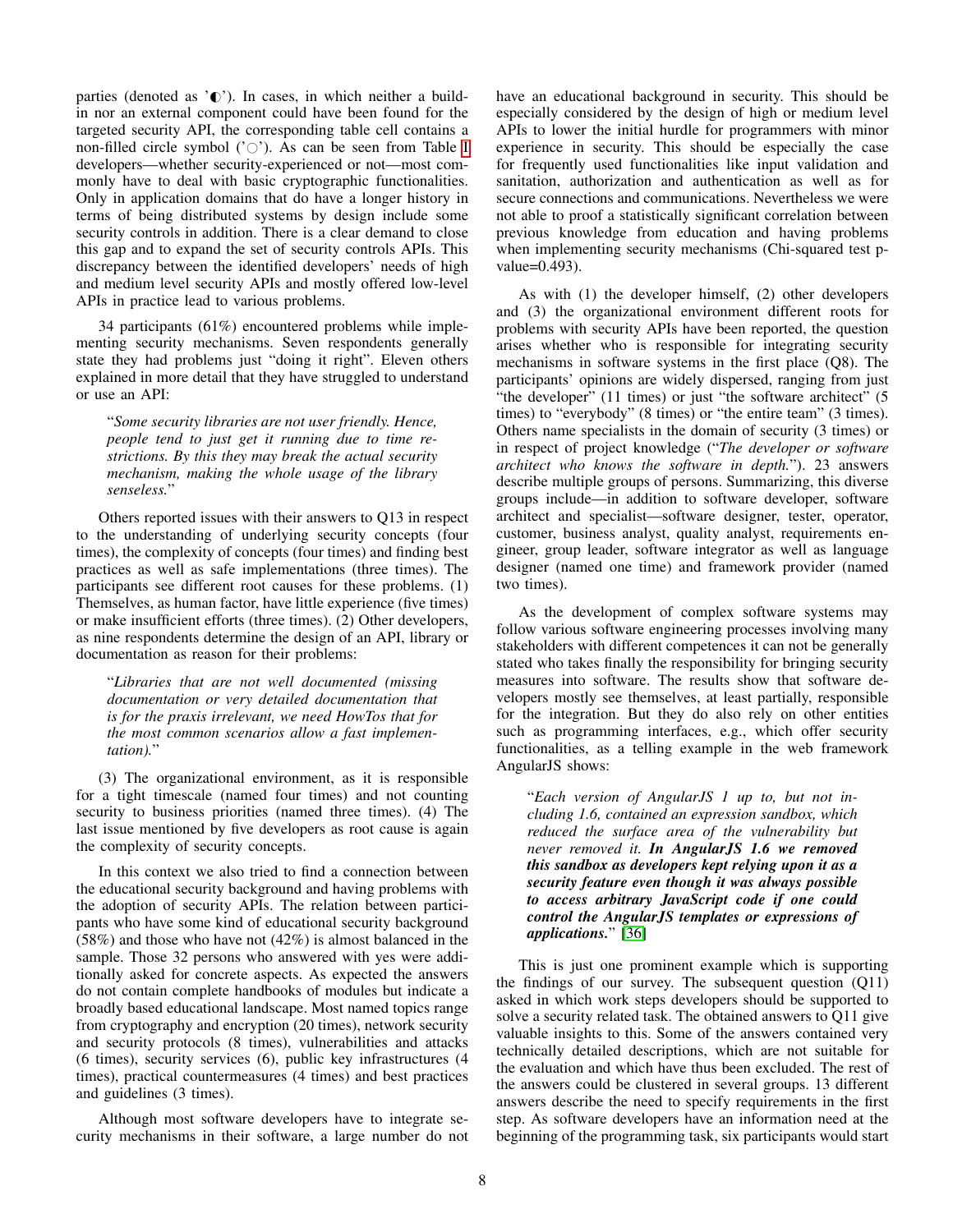with a general research to understand a security mechanism and get information about their current development status. Additionally seven respondents would work out a risk or threat model. In all steps 20 participants (36%) mentioned the searching for best practices and available tools like libraries, frameworks or security APIs. After creating a concept (named 7 times) and consulting other persons (named 10 times) the measure would be implemented (named 14 times). In all steps 32 participants (58%) would write and/or perform tests like functional unit testing or fuzzing. This is also relevant for already existing systems which have to be analyzed (named 4 times) or tested for e.g. bug fixing or patching after release. As a second line of validation 10 developers would request a code audit or review after the implementation.

Different proposals consider the usability of security APIs as special in contrast to general API usability, following specific additional principles [\[24\]](#page-9-20), [\[8\]](#page-9-4). Because there is no empirical evidence for this yet, Q12 was meant to give more substance to previous research results. However, the respondents have controversial opinions concerning the question if there is a difference between security-related programming tasks and non-security related tasks. The difference is argued mainly by the security context. Summarizing, security is described as a non-functional requirement which brings additional complexity, requires different thinking, special domain knowledge, more effort, attention as well as care and which results in more serious consequences. These might be reasons for a frequent negative perception of security-related tasks:

"*Security-related tasks are not welcomed by sponsors, tend to have poor management attention and often feel like a burden. They tend to require more attention for review and quality assurance because it is often more complex to prove that they fulfill their purpose.*"

A different perspective, which is shared by 14 participants is relativizing the aforementioned opinion. From their point of view all tasks are security related or require the same conceptual approach. One respondent found the following wording:

"*I think most tasks that are involved in creating a software system do involve security to a certain extend. Having a strict separation between security and non-security tasks is a reason that a lot of systems do have security holes after their release.*"

Whether there is a difference between security-related programming tasks and non-security related tasks or not, both described paradigms demand for a due diligence when dealing with security related implementation tasks, because of the special implications.

## VI. CONCLUSION AND OUTLOOK

<span id="page-8-3"></span>One approach to design security APIs that do not incorporate obvious usability problems is to adhere to general usability heuristics [\[37\]](#page-9-33). The *match between system and the real world* principles says that a system should speak the users' language, with words, phrases and concepts familiar to the user [\[38\]](#page-9-34). When applying this to the security API classification introduced in this paper it follows that this can be offered more likely by security controls APIs. Another usability principle says that interfaces should not contain information, which is irrelevant or rarely needed. Again, this principle can be adhere to more easily by security controls APIs. Those APIs provide the right level of abstraction that allows diminishing insignificant parts behind suitable function calls. This would not only provide inexperienced users with an effective security control offering secure defaults, but also the expert user with an accelerator allowing to tailor frequent actions as recommended by the *flexibility and efficiency of use* heuristic.

All kinds of security APIs deserve a comprehensive research and development in order to improve their usability for software developers as has been initiated in [\[24\]](#page-9-20), [\[8\]](#page-9-4), [\[15\]](#page-9-11). Still, according to the results obtained by our studies, there must be a diverse look at the usable security API field. As our introduced classification advocates for, there should be at least a distinction of security APIs in security primitives and security controls. This diverse view supports also distinguishing various distinct groups of software developers. For the ones being inexperienced and unknowing in respect to security, the focus should be to develop appropriate and sufficient security controls APIs. This class offers first of all the demanded level of abstraction that is also closest to the users' language and mental models. Most security controls are made up by a composition of various security primitives and may hide the involved complexity behind a more graspable API. By this, security controls APIs do not interfere as much with the primary goal of developers—i.e., finalizing the software as security primitives APIs do, since the latter requires an indepth understanding of the involved concepts, algorithms and relationships amongst the security primitives. Such a expertise and knowledge that requires a whole lot of experience will remain the competence of a specialized and henceforth rather small—-in comparison with the general case—group of developers.

With a clear lack of adequate security controls, common developers have to continue coping with security primitives APIs for the time being. Future work needs to continue with general research on security API usability with all its included aspects in order not to make developers the weakest link, ultimately putting their users into risk. A specific focus on security controls APIs shows to open the path for promising approaches towards usable security APIs. The obtained results from this initial contribution demand for follow-up studies. The survey needs to be broadened in respect to internationalization and the analysis needs to be extended as well as more intensively systematized.

#### **REFERENCES**

- <span id="page-8-0"></span>[1] I. Kirlappos and M. A. Sasse, *What Usable Security Really Means: Trusting and Engaging Users*. Cham: Springer International Publishing, 2014, pp. 69–78. [Online]. Available: [http://doi.org/10.](http://doi.org/10.1007/978-3-319-07620-1_7) [1007/978-3-319-07620-1](http://doi.org/10.1007/978-3-319-07620-1_7) 7
- <span id="page-8-1"></span>[2] A. J. DeWitt and J. Kuljis, "Aligning Usability and Security: A Usability Study of Polaris," in *Proceedings of the Second Symposium on Usable Privacy and Security*, ser. SOUPS '06. New York, NY, USA: ACM, 2006, pp. 1–7. [Online]. Available: <http://doi.acm.org/10.1145/1143120.1143122>
- <span id="page-8-2"></span>[3] M. Sasse, S. Brostoff, and D. Weirich, "Transforming the "Weakest Link" - a Human Computer Interaction Approach to Usable and Effective Security," *BT Technology Journal*, vol. 19, no. 3, pp. 122–131, 2001. [Online]. Available:<https://doi.org/10.1023/A:1011902718709>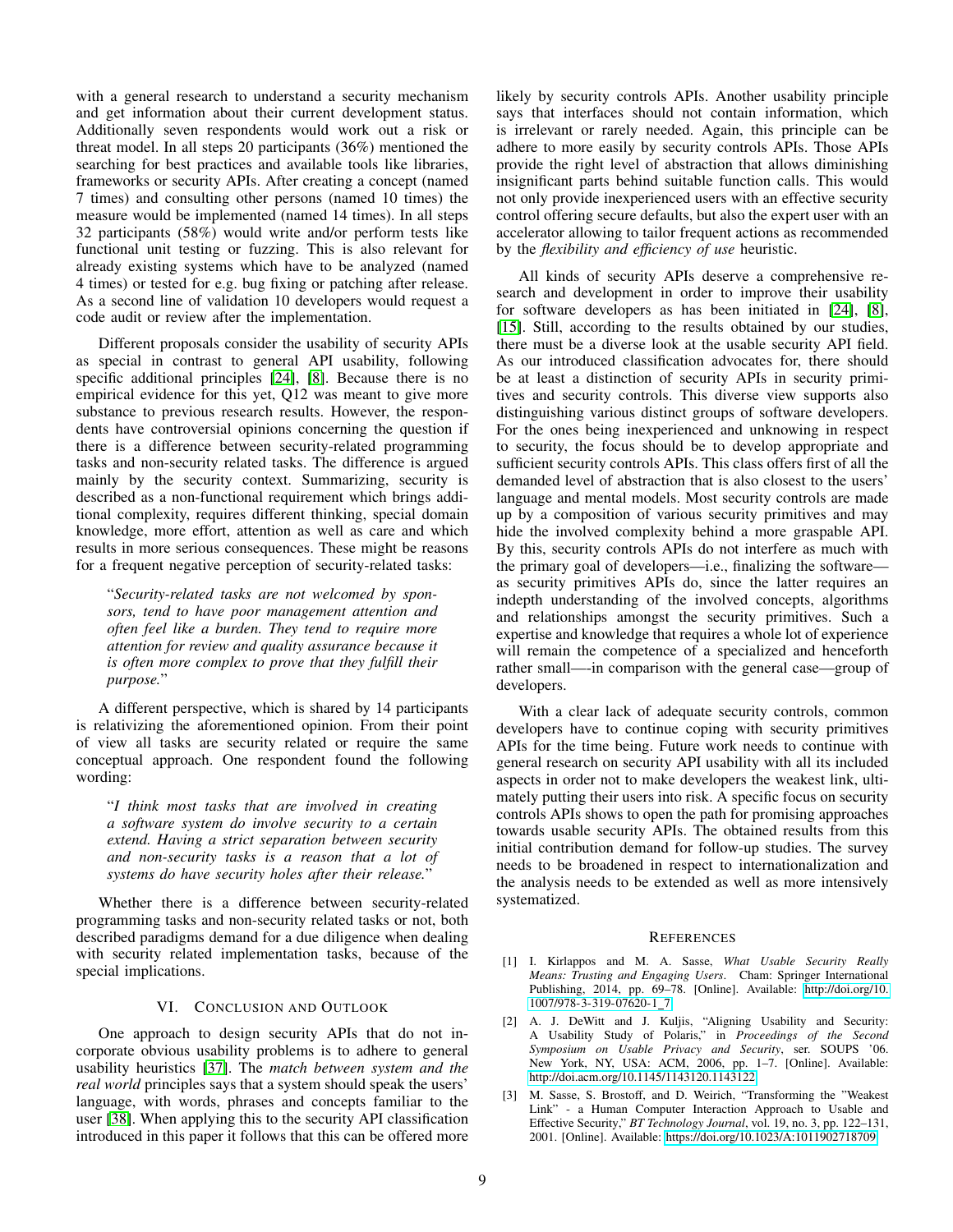- <span id="page-9-0"></span>[4] M. A. Sasse and M. Smith, "The security-usability tradeoff myth," *IEEE Security Privacy*, vol. 14, no. 5, pp. 11–13, Sept 2016. [Online]. Available:<https://doi.org/10.1109/MSP.2016.102>
- <span id="page-9-1"></span>[5] M. E. Zurko and R. T. Simon, "User-centered security," in *NSPW '96: Proceedings of the 1996 workshop on New security paradigms*. ACM, Sep. 1996. [Online]. Available:<https://doi.org/10.1145/304851.304859>
- <span id="page-9-2"></span>[6] A. Adams and M. A. Sasse, "Users Are Not the Enemy," *Commun. ACM*, vol. 42, no. 12, pp. 40–46, Dec. 1999. [Online]. Available: <http://doi.acm.org/10.1145/322796.322806>
- <span id="page-9-3"></span>[7] A. Whitten and J. D. Tygar, "Why Johnny Can't Encrypt: A Usability Evaluation of PGP 5.0," in *Proceedings of the 8th Conference on USENIX Security Symposium - Volume 8*, ser. SSYM'99. Berkeley, CA, USA: USENIX Association, 1999, pp. 14–14. [Online]. Available: <http://dl.acm.org/citation.cfm?id=1251421.1251435>
- <span id="page-9-4"></span>[8] M. Green and M. Smith, "Developers are not the enemy!: The need for usable security apis," *IEEE Security Privacy*, vol. 14, no. 5, pp. 40–46, Sept 2016. [Online]. Available:<https://doi.org/10.1109/MSP.2016.111>
- <span id="page-9-5"></span>[9] Y. Acar, S. Fahl, and M. L. Mazurek, "You are not your developer, either: A research agenda for usable security and privacy research beyond end users," in *2016 IEEE Cybersecurity Development (SecDev)*, Nov 2016, pp. 3–8. [Online]. Available: <https://doi.org/10.1109/SecDev.2016.013>
- <span id="page-9-6"></span>[10] S. Fahl, M. Harbach, T. Muders, L. Baumgärtner, B. Freisleben, and M. Smith, "Why eve and mallory love android: An analysis of android ssl (in)security," in *Proceedings of the 2012 ACM Conference on Computer and Communications Security*, ser. CCS '12. New York, NY, USA: ACM, 2012, pp. 50-61. [Online]. Available: <http://doi.acm.org/10.1145/2382196.2382205>
- <span id="page-9-7"></span>[11] S. Fahl, M. Harbach, H. Perl, M. Koetter, and M. Smith, "Rethinking ssl development in an appified world," in *Proceedings of the 2013 ACM SIGSAC Conference on Computer & Communications Security*, ser. CCS '13. ACM, 2013, pp. 49–60. [Online]. Available: <http://doi.acm.org/10.1145/2508859.2516655>
- <span id="page-9-8"></span>[12] M. Georgiev, S. Iyengar, S. Jana, R. Anubhai, D. Boneh, and V. Shmatikov, "The most dangerous code in the world: Validating ssl certificates in non-browser software," in *Proceedings of the 2012 ACM Conference on Computer and Communications Security*, ser. CCS '12. New York, NY, USA: ACM, 2012, pp. 38–49. [Online]. Available: <http://doi.acm.org/10.1145/2382196.2382204>
- <span id="page-9-9"></span>[13] S.-T. Sun and K. Beznosov, "The devil is in the (implementation) details: An empirical analysis of oauth sso systems," in *Proceedings of the 2012 ACM Conference on Computer and Communications Security*, ser. CCS '12. New York, NY, USA: ACM, 2012, pp. 378–390. [Online]. Available:<http://doi.acm.org/10.1145/2382196.2382238>
- <span id="page-9-10"></span>[14] P. L. Gorski, L. L. Iacono, H. V. Nguyen, and D. B. Torkian, "Service security revisited," in *2014 IEEE International Conference on Services Computing*, June 2014, pp. 464–471. [Online]. Available: <https://doi.org/10.1109/SCC.2014.68>
- <span id="page-9-11"></span>[15] Y. Acar, M. Backes, S. Fahl, D. Kim, M. L. Mazurek, and C. Stransky, "You get where you're looking for: The impact of information sources on code security," in *2016 IEEE Symposium on Security and Privacy (SP)*, May 2016, pp. 289–305. [Online]. Available: <https://doi.org/10.1109/SP.2016.25>
- <span id="page-9-12"></span> $[16]$  S. Türpe, "Idea: Usable platforms for secure programming – mining unix for insight and guidelines," in *Engineering Secure Software and Systems: 8th International Symposium, ESSoS 2016, London, UK, April 6-8, 2016. Proceedings*, ser. LNCS, J. Caballero, E. Bodden, and E. Athanasopoulos, Eds., vol. 9639. Cham: Springer International Publishing, Apr. 2016, pp. 207–215. [Online]. Available: [http:](http://testlab.sit.fraunhofer.de/downloads/Publications/tuerpe2016idea.pdf) [//testlab.sit.fraunhofer.de/downloads/Publications/tuerpe2016idea.pdf](http://testlab.sit.fraunhofer.de/downloads/Publications/tuerpe2016idea.pdf)
- <span id="page-9-13"></span>[17] J. Bloch, "A brief, opinionated history of the API," Talk, 2014, workshop on Evaluation and Usability of Programming Languages and Tools (PLATEAU). [Online]. Available: [http://2014.splashcon.org/](http://2014.splashcon.org/event/plateau2014-invited-speaker-josh-bloch) [event/plateau2014-invited-speaker-josh-bloch](http://2014.splashcon.org/event/plateau2014-invited-speaker-josh-bloch)
- <span id="page-9-14"></span>[18] C. Pautasso, O. Zimmermann, and F. Leymann, "Restful web services vs. "big"' web services: Making the right architectural decision," in *Proceedings of the 17th International Conference on World Wide Web*, ser. WWW '08. New York, NY, USA: ACM, 2008, pp. 805-814. [Online]. Available:<http://doi.acm.org/10.1145/1367497.1367606>
- <span id="page-9-15"></span>[19] J. Stylos and B. Myers, "Mapping the space of api design decisions," in *IEEE Symposium on Visual Languages and Human-Centric*

*Computing (VL/HCC 2007)*, Sept 2007, pp. 50–60. [Online]. Available: <https://doi.org/10.1109/VLHCC.2007.44>

- <span id="page-9-16"></span>[20] R. T. Fielding, "REST: architectural styles and the design of networkbased software architectures," Doctoral dissertation, University of California, Irvine, 2000. [Online]. Available: [http://www.ics.uci.edu/](http://www.ics.uci.edu/~fielding/pubs/dissertation/top.htm) ∼[fielding/pubs/dissertation/top.htm](http://www.ics.uci.edu/~fielding/pubs/dissertation/top.htm)
- <span id="page-9-17"></span>[21] M. K. Bond, "Understanding security APIs," Doctoral dissertation, University of Cambridge, UK, 2004. [Online]. Available: [https:](https://www.cl.cam.ac.uk/~mkb23/research/Thesis.pdf) //www.cl.cam.ac.uk/∼[mkb23/research/Thesis.pdf](https://www.cl.cam.ac.uk/~mkb23/research/Thesis.pdf)
- <span id="page-9-18"></span>[22] R. Focardi, F. L. Luccio, and G. Steel, *An Introduction to Security API Analysis*. Berlin, Heidelberg: Springer Berlin Heidelberg, 2011, pp. 35– 65. [Online]. Available: [http://doi.org/10.1007/978-3-642-23082-0](http://doi.org/10.1007/978-3-642-23082-0_2) 2
- <span id="page-9-19"></span>[23] G. Steel, *Formal Analysis of Security APIs*. Boston, MA: Springer US, 2011, pp. 492–494. [Online]. Available: [http://doi.org/10.1007/978-1-](http://doi.org/10.1007/978-1-4419-5906-5_873) [4419-5906-5](http://doi.org/10.1007/978-1-4419-5906-5_873) 873
- <span id="page-9-20"></span>[24] P. L. Gorski and L. Lo Iacono, "Towards the usability evaluation of security apis," in *Tenth International Symposium on Human Aspects of Information Security & Assurance, HAISA 2016, Frankfurt, Germany, July 19-21, 2016, Proceedings.*, 2016, pp. 252–265. [Online]. Available:<http://www.cscan.org/openaccess/?paperid=287>
- <span id="page-9-21"></span>[25] O. S. Architecture. Security architecture patterns. [Online]. Available: <http://www.opensecurityarchitecture.org/cms/library/patternlandscape>
- <span id="page-9-22"></span>[26] E. Fernandez-Buglioni, *Security Patterns in Practice: Designing Secure Architectures Using Software Patterns*. John Wiley & Sons, Apr. 2013.
- <span id="page-9-23"></span>[27] B. Blakley and C. Heath, "Security Design Patterns," The Open Group, Tech. Rep., 2004. [Online]. Available: [http://pubs.opengroup.](http://pubs.opengroup.org/onlinepubs/9299969899/toc.pdf) [org/onlinepubs/9299969899/toc.pdf](http://pubs.opengroup.org/onlinepubs/9299969899/toc.pdf)
- <span id="page-9-24"></span>[28] J. Yoder and J. Barcalow, "Architectural patterns for enabling application security," in *4th Conference on Patterns Language of Programming (PLoP'97).*, 1997.
- <span id="page-9-25"></span>[29] O. S. Architecture. Control catalog. [Online]. Available: [http:](http://www.opensecurityarchitecture.org/cms/library/0802control-catalogue) [//www.opensecurityarchitecture.org/cms/library/0802control-catalogue](http://www.opensecurityarchitecture.org/cms/library/0802control-catalogue)
- <span id="page-9-26"></span>[30] S. Cass. The 2016 top programming languages - c is no. 1, but big data is still the big winner. [Online]. Available: [http://spectrum.ieee.](http://spectrum.ieee.org/computing/software/the-2016-top-programming-languages) [org/computing/software/the-2016-top-programming-languages](http://spectrum.ieee.org/computing/software/the-2016-top-programming-languages)
- <span id="page-9-27"></span>[31] Data & Application Security Group. Research artifacts. [Online]. Available:<https://das.th-koeln.de/artifacts>
- <span id="page-9-28"></span>[32] M. P. Robillard, "What makes apis hard to learn? answers from developers," *IEEE Software*, vol. 26, no. 6, pp. 27–34, Nov 2009. [Online]. Available:<https://doi.org/10.1109/MS.2009.193>
- <span id="page-9-29"></span>[33] S. Nadi, S. Krüger, M. Mezini, and E. Bodden, "Jumping through hoops: Why do java developers struggle with cryptography apis?" in *Proceedings of the 38th International Conference on Software Engineering*, ser. ICSE '16. New York, NY, USA: ACM, 2016, pp. 935–946. [Online]. Available: [http://doi.acm.org/10.1145/2884781.](http://doi.acm.org/10.1145/2884781.2884790) [2884790](http://doi.acm.org/10.1145/2884781.2884790)
- <span id="page-9-30"></span>[34] J. Stylos and S. Clarke, "Usability implications of requiring parameters in objects' constructors," in *29th International Conference on Software Engineering (ICSE'07)*, May 2007, pp. 529–539. [Online]. Available: <http://doi.acm.org/10.1109/ICSE.2007.92>
- <span id="page-9-31"></span>[35] S. Clarke, "How usable are your APIs?" in *Making software: what really works, and why we believe it*, 1st ed., ser. Theory in practice, A. Oram and G. Wilson, Eds. O'Reilly, pp. 545 – 565.
- <span id="page-9-32"></span>[36] AngularJS. AngularJS: Developer guide: Security. [Online]. Available: <https://docs.angularjs.org/guide/security>
- <span id="page-9-33"></span>[37] J. Nielsen and R. Molich, "Heuristic Evaluation of User Interfaces," in *Proceedings of the SIGCHI Conference on Human Factors in Computing Systems*, ser. CHI '90. New York, NY, USA: ACM, 1990, pp. 249–256. [Online]. Available: [http://doi.acm.org/10.1145/97243.](http://doi.acm.org/10.1145/97243.97281) [97281](http://doi.acm.org/10.1145/97243.97281)
- <span id="page-9-34"></span>[38] J. Nielsen, *Usability Engineering*. Morgan Kaufmann, 1994.

#### APPENDIX: QUESTIONNAIRE

Welcome to our survey! We are researchers from the Cologne University of Applied Sciences (Germany) and our goal is to improve the usability of Security APIs. The purpose of this survey is to understand what developers do require to integrate security functionalities into their software. The